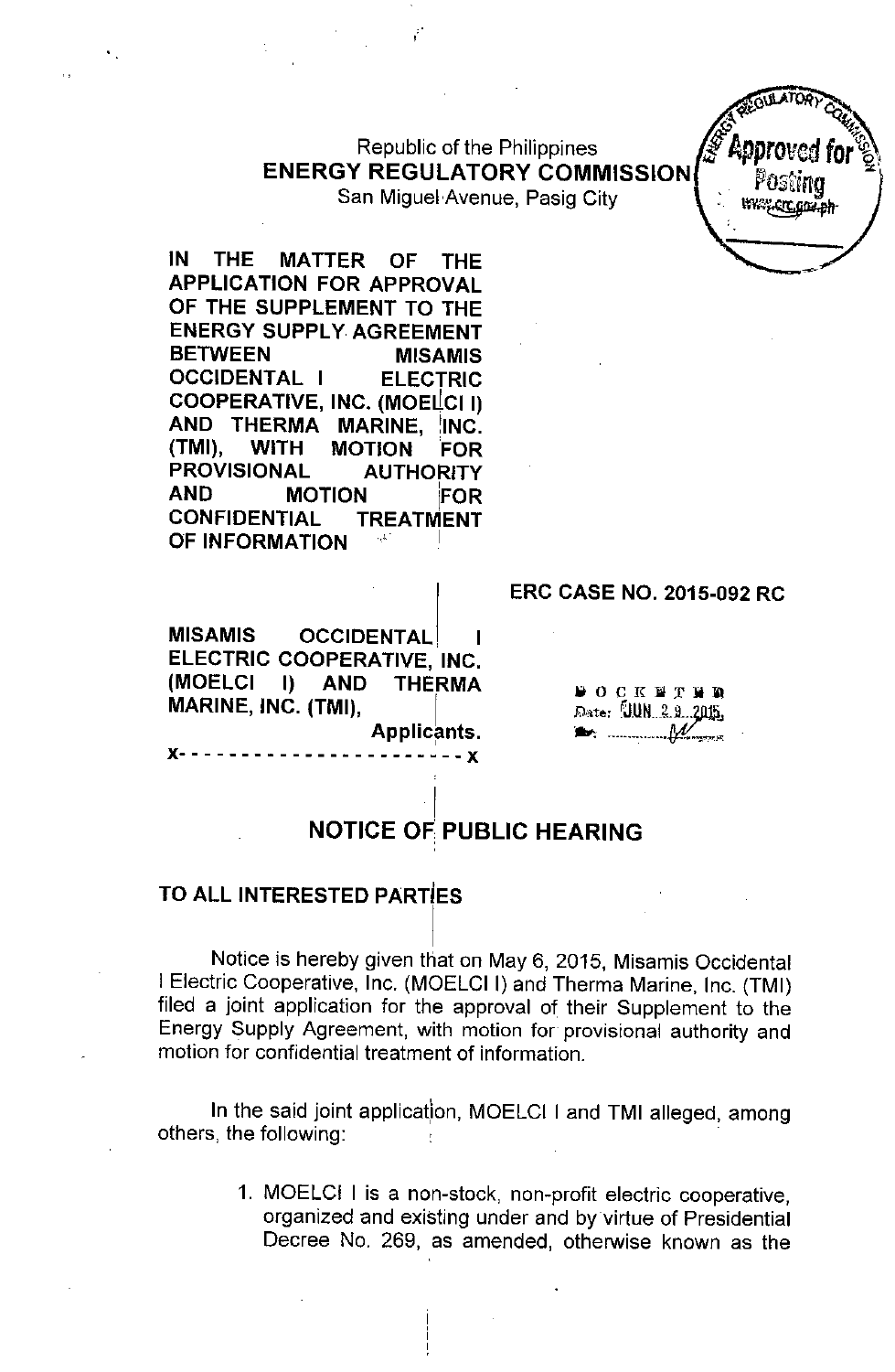National Electrification Administration Decree, with principal office address at Magcamiguing, Calamba, Misamis Occidental. It was granted a franchise by the National Electrification Commission to operate an electric light and power distribution service in the province of Misamis Occidental, particularly in the City of Oroquieta and the Municipalities of Aloran, Lopez Jaena, Plaridel, Calamba, Baliangao, Sapang Dalaga and Concepcion (Franchise Area); )

2. TMI is a generation company duly organized and existing under the laws of the Republic of the Philippines with principal office address in Mobile 2, Lawis, Sta. Ana, Nasipit, Agusan del Norte. Copies of TMl's Securities and Exchange Commission Certificate of Registration, Articles of Incdrporation and By-Laws, General Information Sheet land Audited Financial Statements are attached to the joint application as Annexes "A", "B", "C" and "D," respectively;

I

- 2.1 TMI owns and operates the 100 MW Power Barge No. 117 (PB1117) in Nasipit, Agusan Del Norte and the 100 MW Power Barge No. 118 (PB 118) in Maco, Compostela Valley, which it acquired from the Power Sector Assets and Liabilities Management Corporation (PSALM) upon their privatization 'in accordance with Republic Act No. 9136, otherwise known as the "Electric Power Industry Reform Act of 2001 (EPIRA); and
- 2.2 TMI is joining MOELCI I as co-applicant in this case in order to assist it in securing approval of the terms and conditions of the Energy Supply Agreement dated October 7, 2011 (ESA),as supplemented by the Supplernent to the Energy Supply Agreement dated March 27, 2015 (Supplement Agreement), entered into by and between MOELCI I and TMI;

#### ! <u>NATURE OF THE APPLICATIO</u>

3. The instant joint! application seeks approval by the Commission of the ESA, as amended by the Supplement Agreement, entered into by and between MOELCI I and

1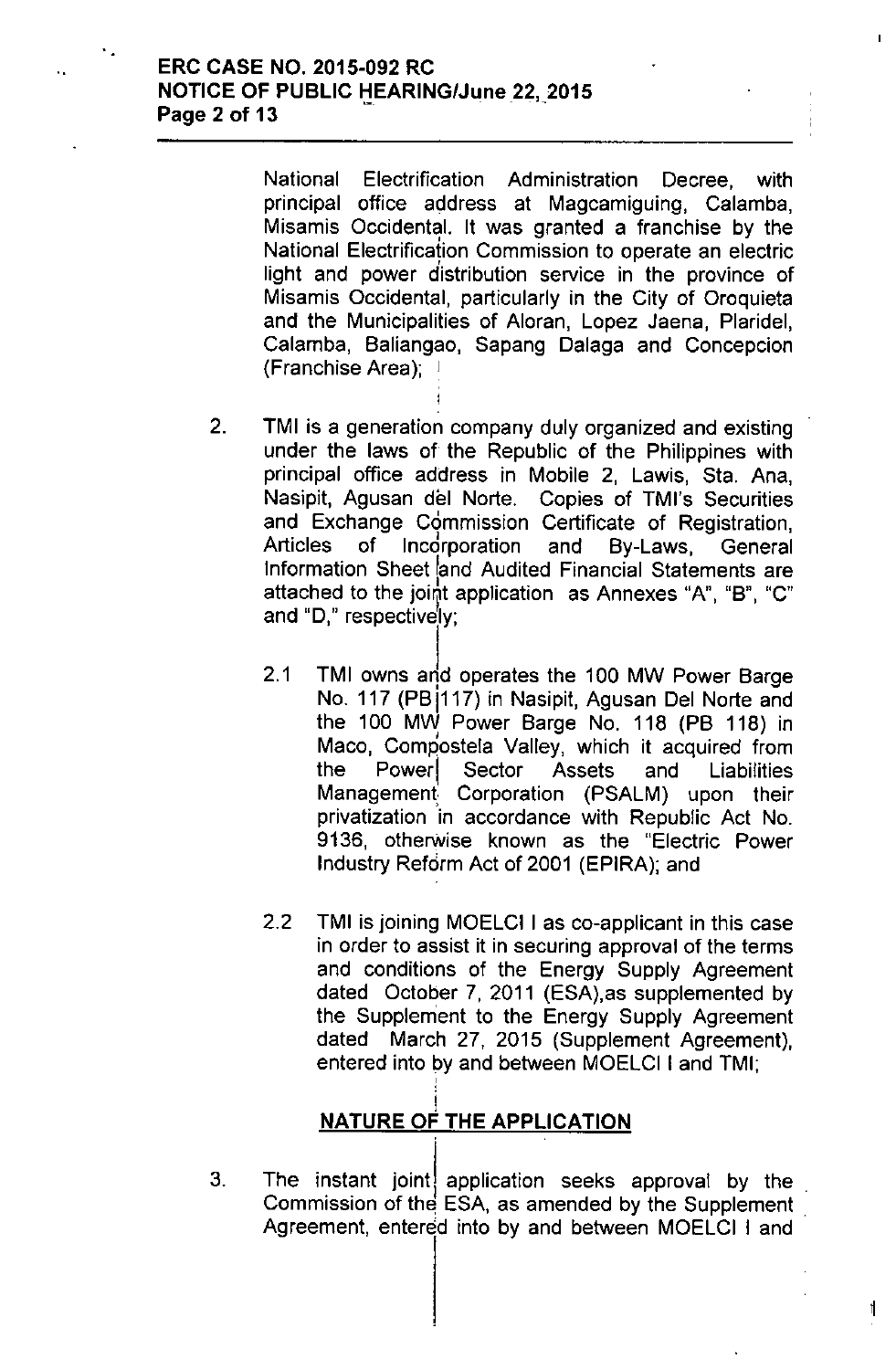TMI, pursuant to Rule 20 (B) of the Commission's Rules of Practice and Procedure (ERC Rules).

I

I Copies of the ESA and the Supplement Agreement are attached to the joirit application as Annexes "E" and "F", respectively;

# , <u>STATEMENT OF FACTS</u>

- $\lfloor$ 4. MOELCI I currently sources its electricity requirements from the Power Sector Assets and Liabilities Management Corporation (PSALM), King Energy Generation, Inc. (KEGI) and the renlainder from TMI.
	- I 4.1 On October 7, 2011, MOELCI I entered into an ESA with TMI for the supply of 2MW for a term of three (3) years from Effective Date (Original Term). The ESA was approved by the Commission in a Decision dated 26 November 2012 in ERC Case No. 2012-045 RC, with the following applicable rates:

| <b>Cost Component</b>          |      | <b>Approved Rates</b>                                                                                                                                                                                                 |     |  |
|--------------------------------|------|-----------------------------------------------------------------------------------------------------------------------------------------------------------------------------------------------------------------------|-----|--|
| Capacity                       | Feel | 2012                                                                                                                                                                                                                  | 278 |  |
| (PhP/kW/month)                 |      | 2013                                                                                                                                                                                                                  | 296 |  |
|                                |      | 2014                                                                                                                                                                                                                  | 323 |  |
|                                |      | 2015                                                                                                                                                                                                                  | 305 |  |
| Fixed<br>O&M<br>(PhP/kW/month) | Fee  | 239                                                                                                                                                                                                                   |     |  |
| Energy Fee (PhP/kWh)           |      | 0.14864                                                                                                                                                                                                               |     |  |
| Fuel and Lube Oil Rate         |      | Pass<br>thru cost based on<br>fuel<br>consumption rates of 0.2358 liter/kWh<br>or actual, whichever is lower, for Heavy<br>Fuel Oil (HFO) and 0.0024 liter/kWh or<br>actual, whichever is lower, for Lube Oil<br>(LO) |     |  |

ļ. 5. It is expected that the energy requirements of MOELCI I's customers will significantly increase in the next few years as demonstrated by MOELCI I's Distribution Development Plan (DDP), which is hereto attached as Annex "G";

,

 $\mathbf{i}$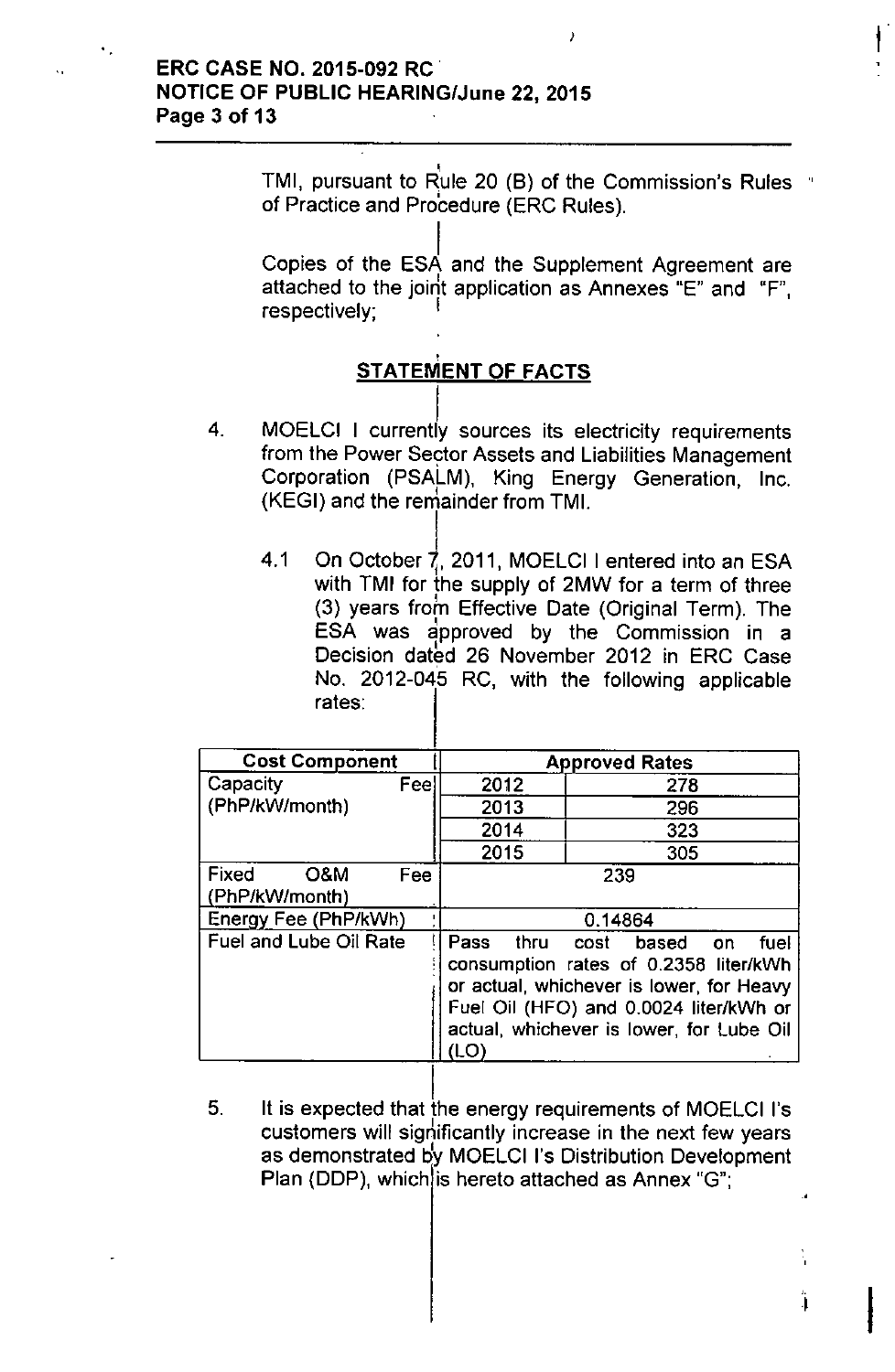## ERC CASE NO. 2015-092 RC NOTICE OF PUBLIC HEARING/June 22,2015 Page 4 of 13

 $\ddot{\phantom{a}}$  ,

- 6. The expiration of the Contract for the Supply of Electric Energy with PSALM on December 25, 2016, as well as the projected increase in the energy requirements of MOELCI I's customers will result in a shortage of the energy available to it and its customers;
	- 7. On March 17, 2015, MOELCI I and TMI executed the Supplement Agreement extending the term of the ESA for an additional period of three (3) years from the expiration of the term (Additional Term) and stipulating the rights and obligations of the Parties during the Additional Term, which shall be under the same terms and conditions of the ESA, subject to the following:

### I SALIENT PROVISIONS OF THE ESA AS SUPPLEMENTED BY THE SUPPLEMENT AGREEMENT

- 8. Additional Term. The Supplement to the ESA provides that the ESA shall remain in force for an additional period of three (3) years from the expiration of the Original Term, commencing on May 8, 2015, and shall terminate on May 8, 2018 unless either Party sends a written notice of pretermination to the either Party at least sixty (60) days prior to the end of each contract year. The Supplement Agreement further provides that it may be terminated effective on the Operations Effective Date defined in the Energy Supply Agreement between MOELCI I and Therma South, Inc. (TSI), covering the supply of power from the coal-fired power plant of TSI or, if Operations Effective Date of the power plant of TSI has not yet occurred by the end of the Additional Term, the ESA shall be automatically renewed on a year-to-year basis, unless earlier terminated in accordance with the provisions of the ESA. Upon expiration of the Additional Term, and any extensions thereof, the Parties may agree to further extend the term of the Agreement under the same terms and conditions of, the ESA, as supplemented by the Supplement Agreement;
- 9. Electricity Fees. Beginning on the expiration of the Renewal Term, the Electricity Fees shall be computed based on the following values: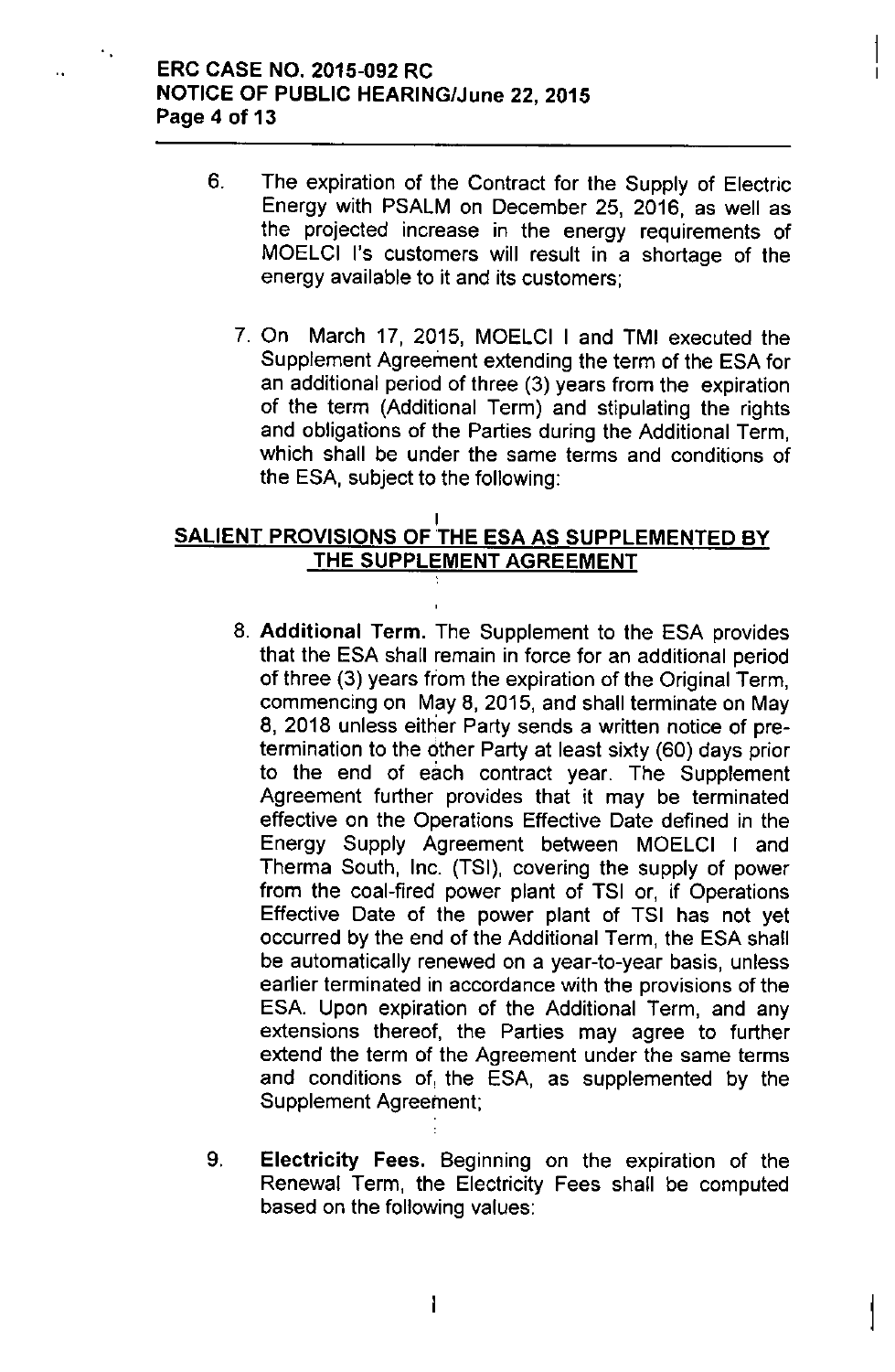# ERC CASE NO. 2015-092 RC **NOTICE OF PUBLIC HEARING/June 22, 2015** Page 5 of 13

 $\mathcal{F}_{\mathcal{A}}$ 

 $\mathop{!}\limits^{\dagger}$ 

|             |              | 2015             | 2016    | 2017    | 2018    |
|-------------|--------------|------------------|---------|---------|---------|
| <b>CF</b>   | PhP/kW/mo    | 305 <sub>1</sub> | 287     | 268     | 250     |
| <b>FOM</b>  | PhP/kW/mo    | 314 <sup>1</sup> | 314     | 314     | 314     |
| EF.         | PhP/kWh      | 0.15245          | 0.15245 | 0.15245 | 0.15245 |
| <b>HFCR</b> | <b>L/kWh</b> | 0.23580          | 0.23580 | 0.23580 | 0.23580 |
| <b>LOCR</b> | ∟⁄kWh        | 0.00240          | 0.00240 | 0.00240 | 0.00240 |

ţ

9.1 The formula for FC in item 2 (Contract Energy Fee per month) of:Schedule III (Contract Energy Fee) of the ESA shall be deemed amended to read as follows: $<sup>1</sup>$ </sup>

 $\ddot{\mathbf{i}}$ ן<br>ו

I

$$
FC = [CF + (FOM)(IF_f)] BC + \left[ \left( \frac{INS}{12} \right) \frac{BC}{TotalBC} \right]
$$

$$
INS = INS_{y} - INS_{1}
$$

Where:

- $INS<sub>y</sub>$  = actual insurance cost for the two barges for the current year
- $INS<sub>1</sub>$  = l. PhP43,035,782.00 for the two barges, representing insurance cost included in the FOM .
- Total BC= Total Billihg Capacity for the two barges under the existing energy supply agreements and existing ancillary service procurement agreements
- I 9.2 Hence, the formula for Contract Energy Fee per Month as provided in the ESA shall be:<sup>2</sup>

$$
CBF - FC + VC
$$
  

$$
FC = [CF + (FOM) (IF_f)] BC + [(\frac{INS}{12}) \frac{BC}{TotalBC}]
$$

 $\frac{1}{2}$  Supplement Agreement, Section 2.1

<sup>2</sup> ESA. Schedule Ill, Item 2, as amended by the Section 2 of the Supplement Agreement.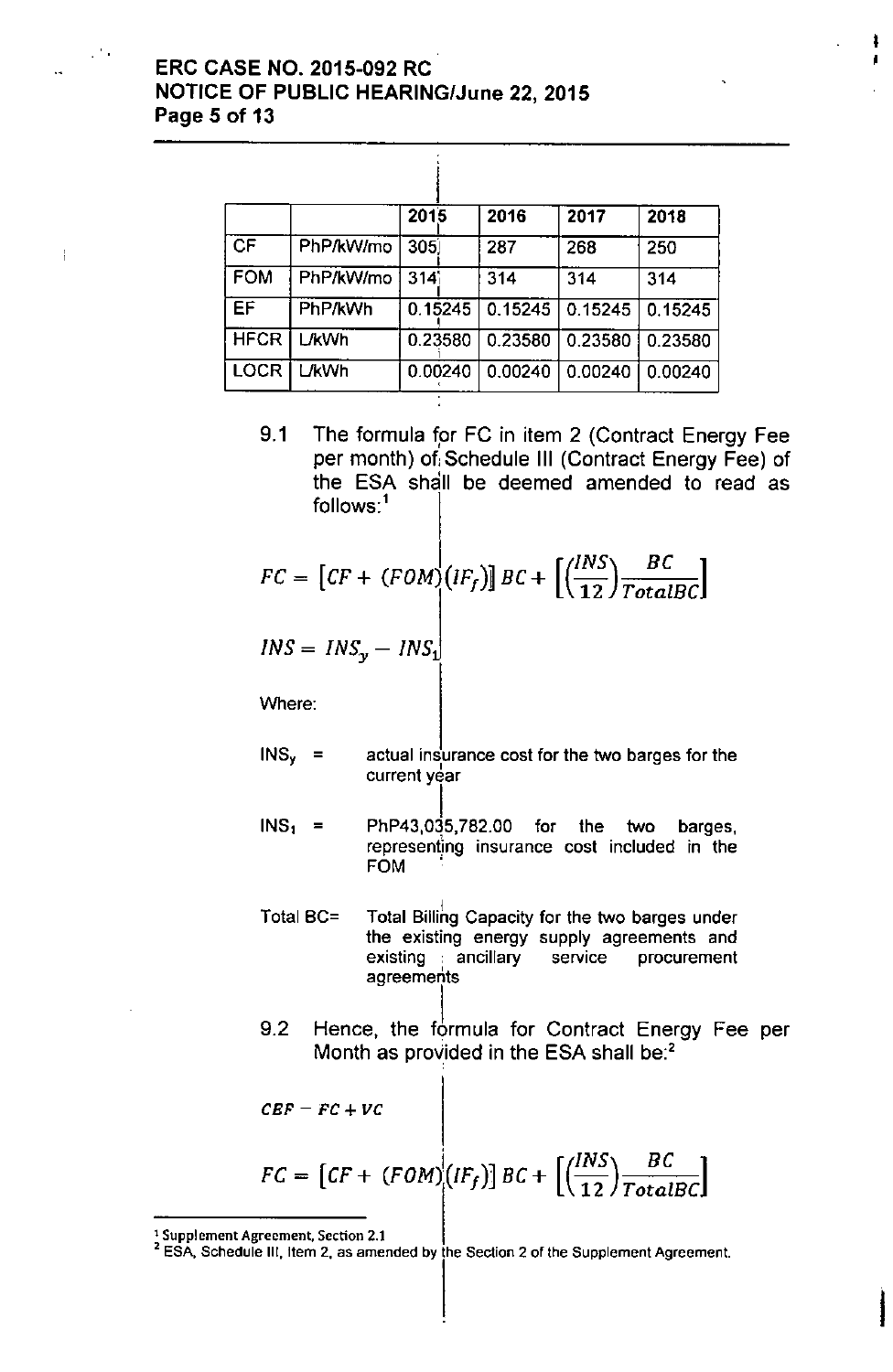# **ERC CASE NO. 2015-092 RC NOTICE OF PUBLIC HEARING/June** 22, **2015 Page 6 of 13**

 $\overline{z}$ 

$$
VC = [(EF)(IF_v) + FL_R^{\dagger}]ED_n
$$

For calendar month  $m = 1, 2, ...$ , 12

Where:

÷,

| <b>CEF</b>      | =                | Contract Energy Fee in Php                                                                                                                                                                                                                                                                                                                                                                                                                                               |  |  |  |  |  |
|-----------------|------------------|--------------------------------------------------------------------------------------------------------------------------------------------------------------------------------------------------------------------------------------------------------------------------------------------------------------------------------------------------------------------------------------------------------------------------------------------------------------------------|--|--|--|--|--|
| EF              | Ξ                | Energy Fee (before adding the applicable VAT) for<br>the Billing Period in Php/kWh                                                                                                                                                                                                                                                                                                                                                                                       |  |  |  |  |  |
| FC              | Ξ                | Fixed charge per month in Pesos                                                                                                                                                                                                                                                                                                                                                                                                                                          |  |  |  |  |  |
| VC              | ≂                | Variable charge per month in Pesos                                                                                                                                                                                                                                                                                                                                                                                                                                       |  |  |  |  |  |
| CF              | ⋍                | the Capacity fee in Php/kW/month for the current<br>Contract Year                                                                                                                                                                                                                                                                                                                                                                                                        |  |  |  |  |  |
| <b>FOM</b>      | $\equiv$         | Fixed O&M fee in Php/kW/month                                                                                                                                                                                                                                                                                                                                                                                                                                            |  |  |  |  |  |
| $IF_f$          | Ξ                | Inflation factor for fixed O&M fee                                                                                                                                                                                                                                                                                                                                                                                                                                       |  |  |  |  |  |
| <b>BC</b>       | $\equiv$         | Billing Capacity in kW or 2,000kW                                                                                                                                                                                                                                                                                                                                                                                                                                        |  |  |  |  |  |
| <b>INS</b>      | $\equiv$         | $INS_{\nu}$ - INS <sub>1</sub>                                                                                                                                                                                                                                                                                                                                                                                                                                           |  |  |  |  |  |
|                 | Where:           |                                                                                                                                                                                                                                                                                                                                                                                                                                                                          |  |  |  |  |  |
|                 | $INS_{v}$        | actual insurance cost for the two barges for the<br>- =<br>current year                                                                                                                                                                                                                                                                                                                                                                                                  |  |  |  |  |  |
|                 | INS <sub>1</sub> | PhP43,035,782.00 for the two<br>- =<br>barges,<br>representing insurance cost included in the<br>FOM                                                                                                                                                                                                                                                                                                                                                                     |  |  |  |  |  |
| IF <sub>v</sub> | Ξ                | Inflation factor for Energy Fee                                                                                                                                                                                                                                                                                                                                                                                                                                          |  |  |  |  |  |
| TotalBC=        |                  | Total<br><b>Billing</b><br>Capacity for all Energy Supply<br>Agreements entered into by Supplier which have<br>achieved effectivity date and for the duration of such<br>effectivity, as such terms and conditions are defined<br>under the respective Energy Supply Agreements                                                                                                                                                                                          |  |  |  |  |  |
| <b>FLR</b>      |                  | Fuel oil, lube oil and related fuel rate in Php/kWh                                                                                                                                                                                                                                                                                                                                                                                                                      |  |  |  |  |  |
| ED <sub>m</sub> | Ξ                | The Sum of the hourly volumes of Contract Energy as<br>found in the Contract Energy Schedule (or as revised<br>by the Parties or by MSO/MSO RCC) for the Billing<br>Period primarily associated with calendar month m<br>(for example December 26-January 25 is associated<br>with January) (and adjusted for transmission losses, if<br>any, imputed by the transmission service provider if<br>measured at a meter other than the Generator<br>Metering Point), in kWh |  |  |  |  |  |

I

Ĭ.

j.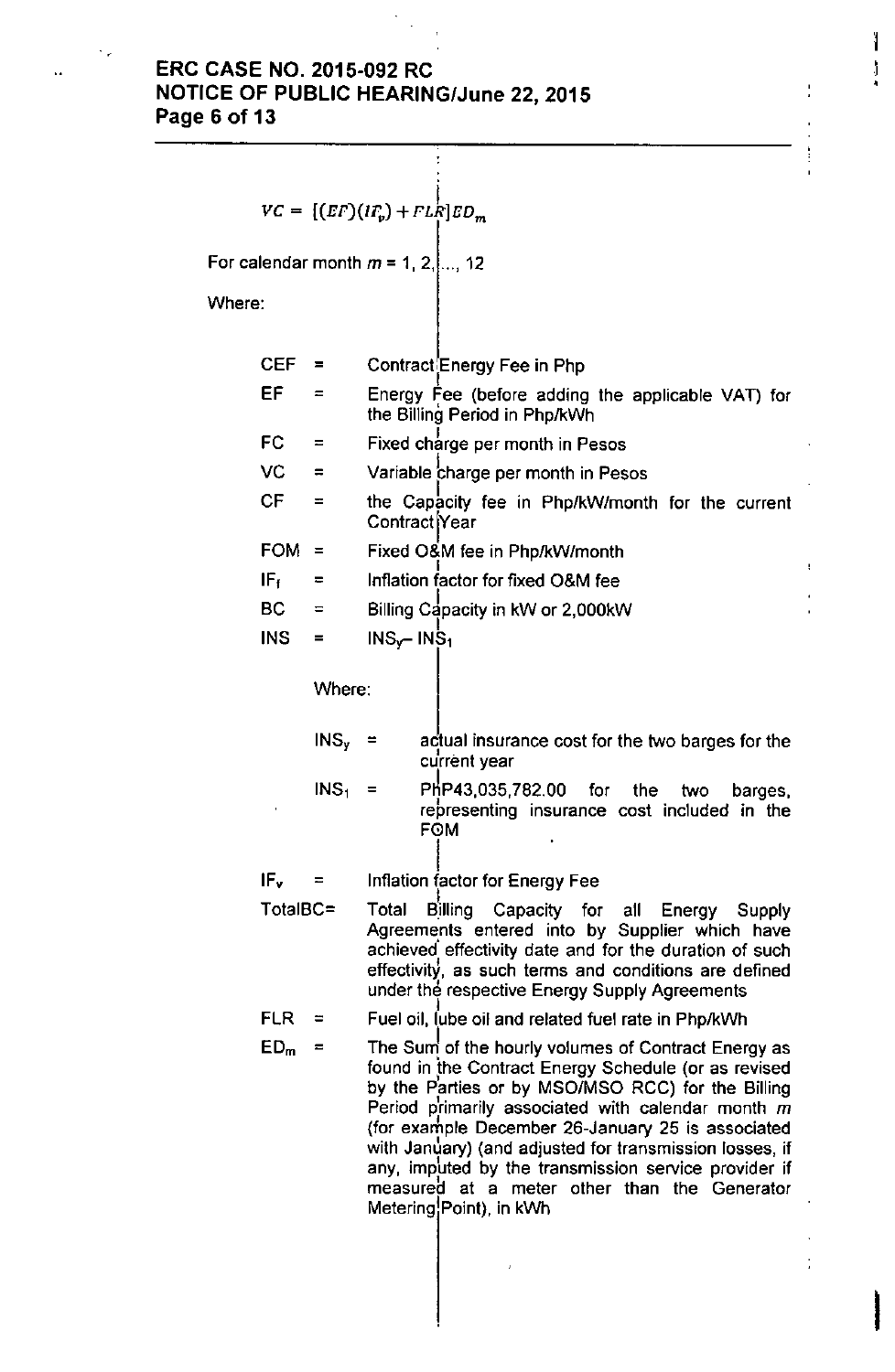.."

I The Fixed Charge ("FC") shall"be proportionately adjusted if: ;;

I a. The Contract Energy Delivery days in a Billing Period are less the total number of days ih the Billing Period (to adjust to first and last Billing Periods of the ESA); and

I

I

- b. The non-delivery days (or fraction thereof) in any Billing Period caused by Allowed Downtime described under Section 8 of the<br>ESA.
	- 9.3 Finally, the base indices in Item 3 (Inflation Factor) of Schedule III (Contract Energy Fee) of the ESA shall be deemed amended to read as follows: $3$

I  $PCPI_{b}$  = Philippine CPI of 126.4 as of June 2011

 $\pmb{\cdot}$  $\mathsf{UCPI_b}$  = US CPI of 225.722 as of June 2011

 $ECPI<sub>b</sub> = EURO CPI of  $113.10$  as of June 2011.$ 

 $JCPI<sub>b</sub>$  = Japan CPI of 99.9 as of June 2011

- 10. Billing Capacity. In the event that TMI is required to reduce its installed capacity in order to remain compliant with Section 45 of the EPIRA, TMI shall have the right to reduce the Billing Capacity of MOELCI I to the extent of the reduction required under Section 45 of the EPIRA, provided that, the reduction in the Billing Capacity of MOELCI I shall not exceed its pro rata share in the total Billing Capacity of TMI in relation with other off takers of  $TMI^4$ : . : , ,
- 11. Contract Energy. Under the ESA, TMI shall make available, on a monthly basis, the capacity of 2MW, to be delivered in accordance with the Schedule of Contract of Energy under the ESA;
- I 12. Additional Energy. TMI may, at its option, make available to MOELCI I such energy in excess of the contracted energy for which MOELCI I shall be liable to pay the Additional Energy Fee consisting of variable and

**<sup>3</sup>Supplement Agreement, Section** 2.3.

**<sup>4</sup> Supplement Agreement, Clause** 2.9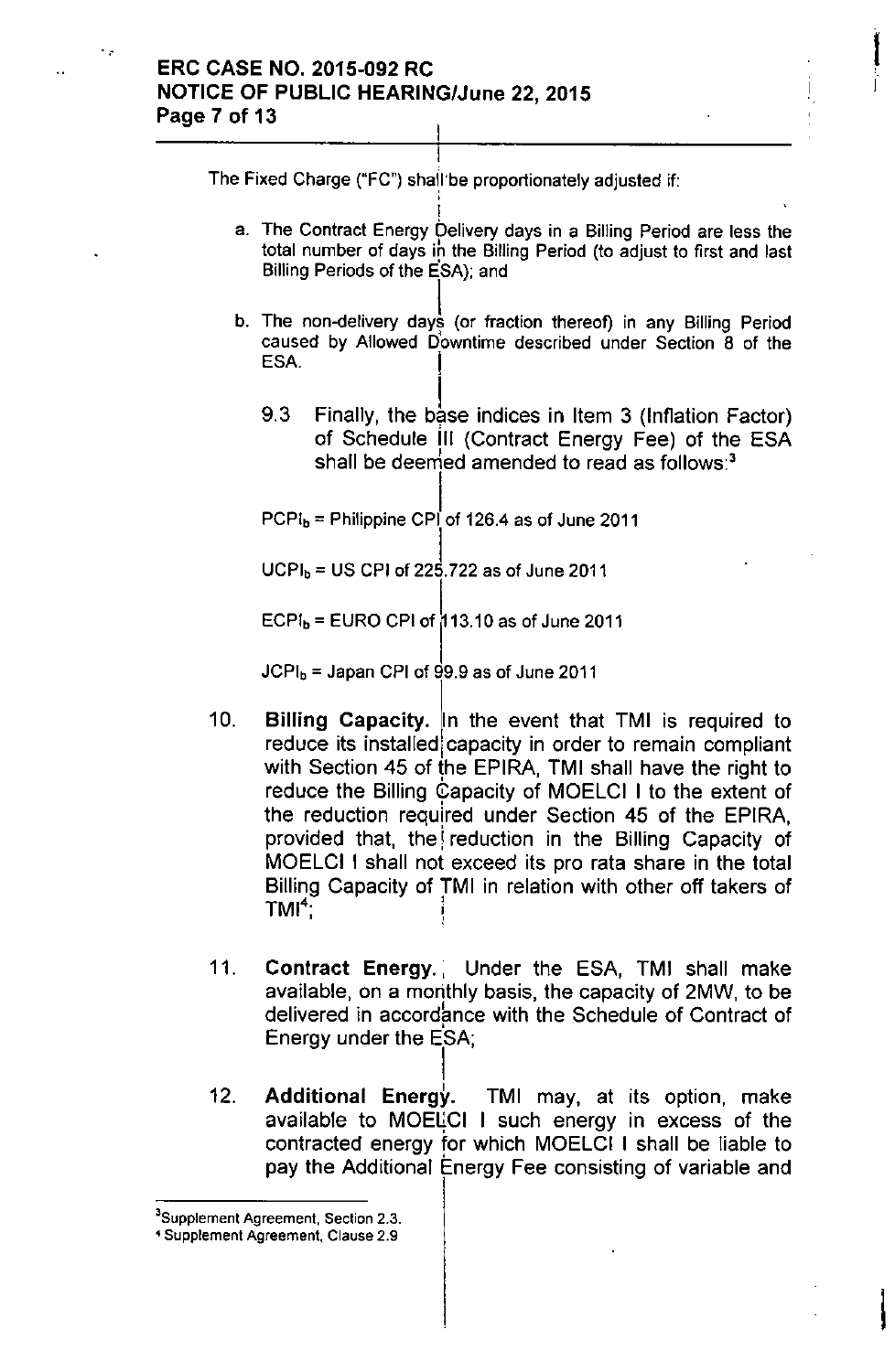fixed charges pro-rated for the hours of delivery of the additional energy, subject to annual adjustments. The same formula for the Additional Energy Fee Rate under the ESA shall contihue to be in effect; i.

I, i

> I ,

- 13. I Load Curtailment Adjustment. For Contract Energy subject of load curtailment, MOELCI I shall pay the Load Curtailment Adjustment in lieu of the Capacity Fee component of the electricity fees. The same formula for the Load Curtailment Adjustment Rate under the ESA shall continue to be in effect;
- 14. I Replacement Energy. TMI has the option but not the obligation to source replacement or alternative supply from its own back-up facility and/or any third party to supply all or part of the Contract Energy;

,

- 15. Security Deposit. No later than thirty (30) days before the commencement of the second (2<sup>nd</sup>) Contract Year and every year thefeafter, MOELCI I shall provide TMI a Renewal Security Deposit in the form of a Standby Letter of Credit in an amount equivalent to the estimated average one (1) month Invoice projected for the next twelve  $(12)$  months<sup>1</sup> as agreed by TMI and MOELCI I or, in case of disagreement, in an amount equal to the highest Invoice issued by TMI to MOELCI I in the twelve (12) months immediately preceding the commencement of such Contract Year;'
- $16.$ Application Costs. The Supplement Agreement provides that MOELCI I shall bear the costs of all filing fees, costs of publication, legal fees and similar costs , arising from the preparation and filing of the instant application; I
- j. 17. The extension of the Contract Term under the Supplement Agreement and the implementation thereof will redound to the benefit of MOELCI I's consumers which may otherwise be forced to bear the cost of 2 MW purchased from the Interim Mindanao Electricity Market (IMEM) or to sbffer a corresponding amount of brownouts. In undertaking the extension of the ESA

 ${}^{5}$ ESA, Clause 6.1.2, as amended by Section<sup>1</sup> 2.4 of the Supplemental Agreement.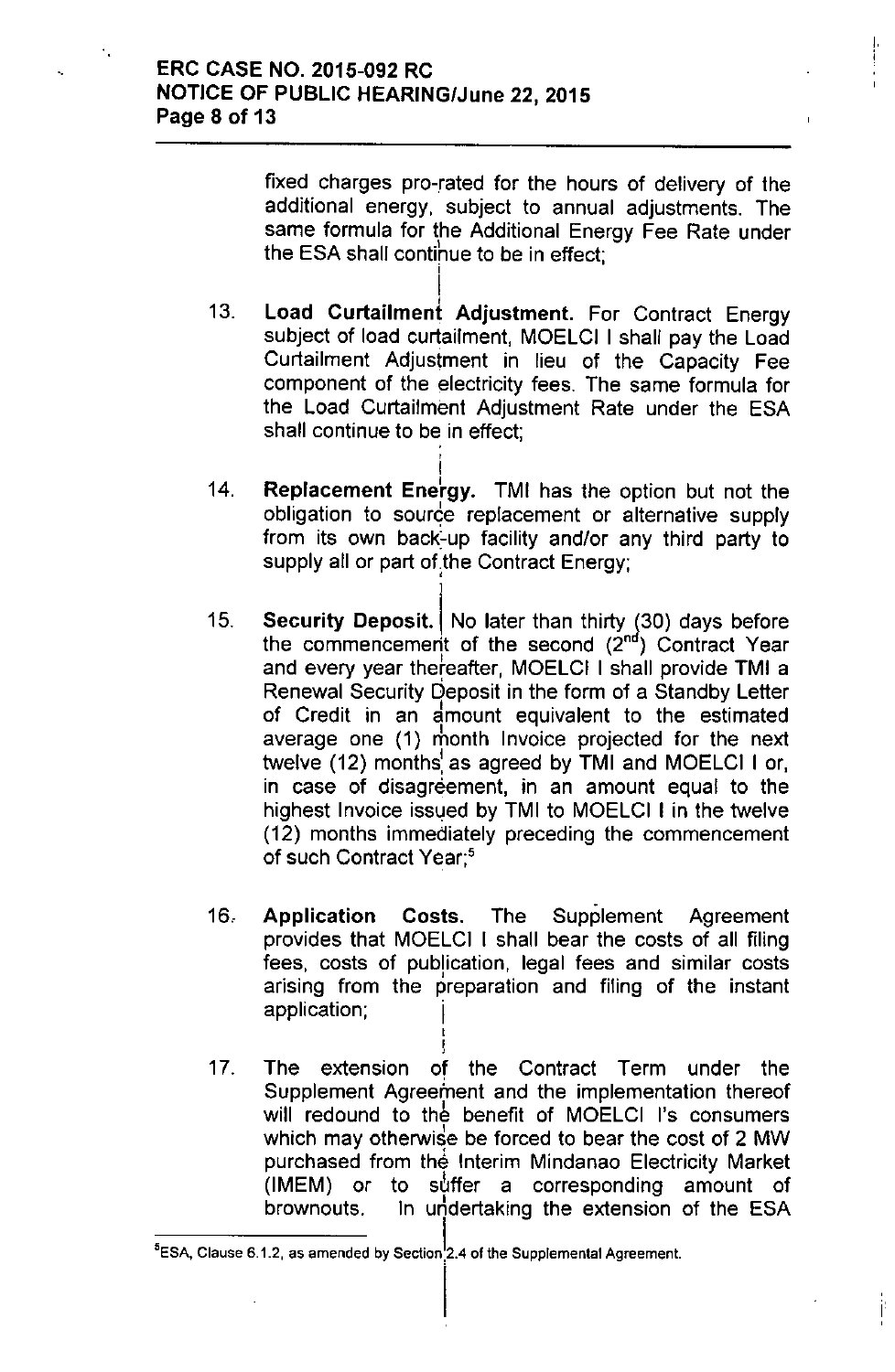under the Supplement to the ESA, MOELCI I seeks to comply with its 'obligation of providing stable and continuous power supply, pursuant to the Department Circular No. DC 2012-03-004 dated March 19, 2012 of the Department of Energy (DOE); ,

 $\mathfrak{f}% _{0}$ 

 $\mathbf{I}$ 

## **SUBMISSIONS**

- 18, In support of the instant application and in compliance with Rule 20 (B) of the ERC Rules of Practice and Procedure, it submits the following additional documents:
	- , a. Board of Investments (BOI) Certificate of Registration of TMI (Annex "H" of the joint application);
	- b. Environmental Compliance Certificate (ECC) issued by the Department of Environment and Natural Resources (DENR) to TMI (Annex "I" of the joint application); ;<br>լ
	- c, Certification by the National Grid Corporation of the Philippines (NGCP) (Annex "J" of the joint application); I
	- d. Certificate of Compliance  $(COC)$  issued by the Energy Regulatory Commission (ERC) to TMI (Annex "K" of the joint application);
	- e, Relevant Technical and Economic Characteristics of TMI's Power Barges (Annex "L" of the joint application);
	- f. Sources of Funds/Financial Plans (Annex "M" of the joint application);
	- g. Purchased Power Rate (Annex "N" of the joint application);
	- h. Cash Flow (Annex "0" of the joint application);
	- i. Financial Model (Annex "P");

I

 $\frac{1}{2}$ 

- J. Fuel Procurement Process of TMI (Annex "Q" of the joint application);
- k. Transmission Service Agreement (TSA) between MOELCI I and NGCP (Annex "R" of the joint application);
- I. Certification from the PSALM of the insufficiency of its supply to meet MOELCI I's requirements (Annex "S" of the joint'application); and
- m. Procurement Process of MOELCI I (Annex "T" of the joint application);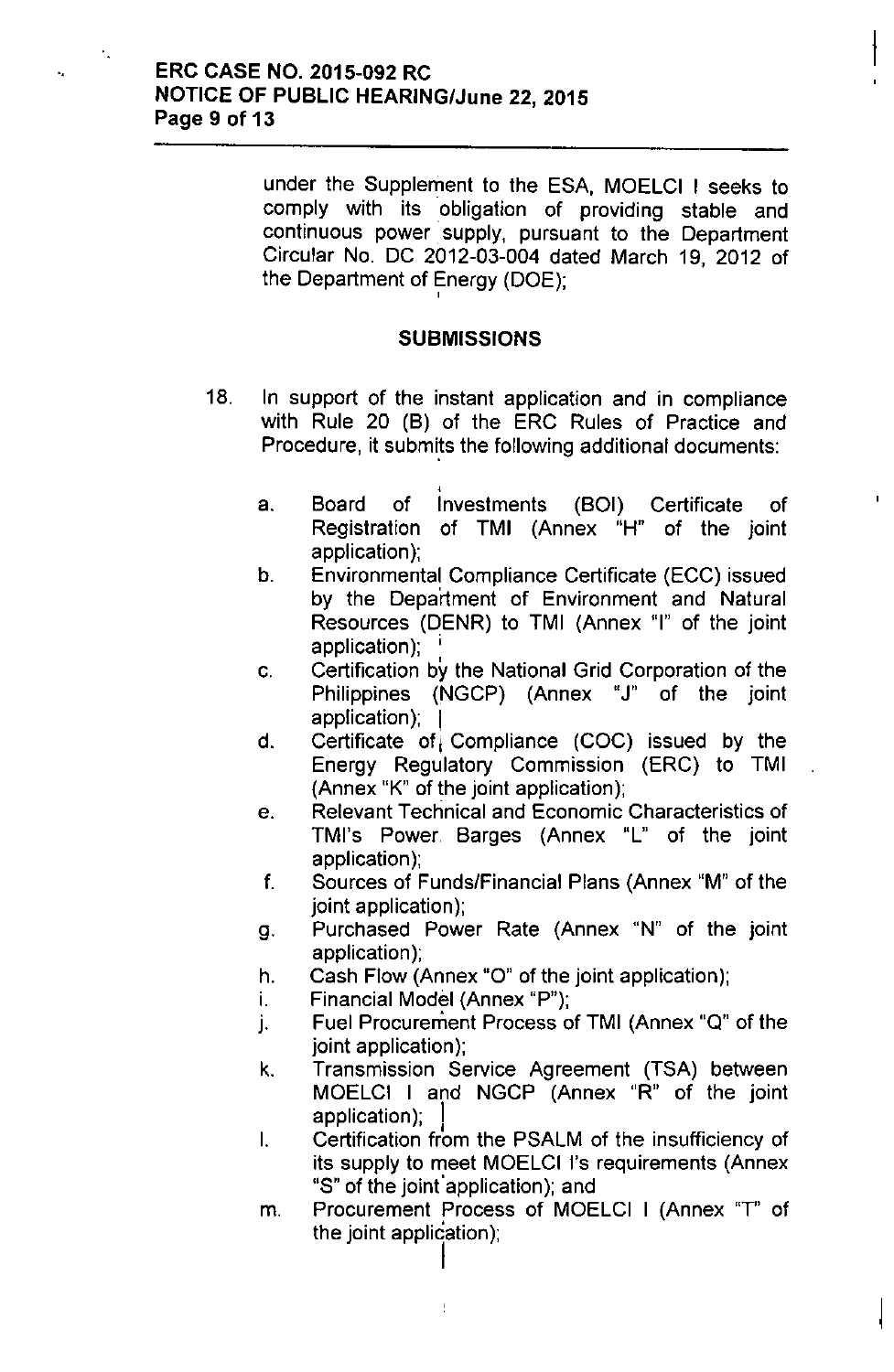٠,

 $\mathbf{I}$ 19. In further compliance with the requirements of the Commission, they considered several scenarios and derived a Rate Impact Simulation based on the said scenarios, which is attached to the joint application as Annex "U" and may:be summarized as follows:

| Year | Scenario without TMI   Scenario with   Increase/(Decrease)  <br>Php/kWh* | TMI Php/kWh | Php/kWh |
|------|--------------------------------------------------------------------------|-------------|---------|
| 2015 | 6.55                                                                     | 5.76        | (0.79)  |
| 2016 | 5.5271                                                                   | 5.37        | (0.15)  |
| 2017 | 5.48                                                                     | 5.31        |         |

\*assumes that there will I be deficiency in supply and that MOELCI I will resort to power curtailment I

### I MOTIONS FOR PROVISIONAL AUTHORITY AND **CONFIDENTIAL TREATMENT OF INFORMATION**

- İ. 20. They move for the issuance of a provisional approval of the ESA, as supplemented by the Supplement Agreement, pending trial on the merits thereof, upon the following reasons:
	- a. Mindanao Power Crisis. The power shortage in Mindanao hab remained a critical problem for MOELCI I which continues to suffer rotating brownouts in the grid. A bilateral agreement, such as the Supplement Agreement, will significantly aid MOELCI I in minimizing or even eliminating the rotating browriouts in its franchise area which has had a debilitating impact upon the local economy;
	- b. Insufficiency of NPC/PSALM Supply. The reduction of the NPC/PSALM CSEE capacity from MOELCI I's pbrtfolio renders imperative a bilateral supply contract to answer for the equivalent capacity, lest MOELCI I be compelled to resort to the unpredictable and expectedly higher prices in the IMEM or worse, be curtailed for insufficient contracted capacity; and
	- c. Continuing Demand Growth. As illustrated in its DDP, MOELCI I is expecting a growth in the total

I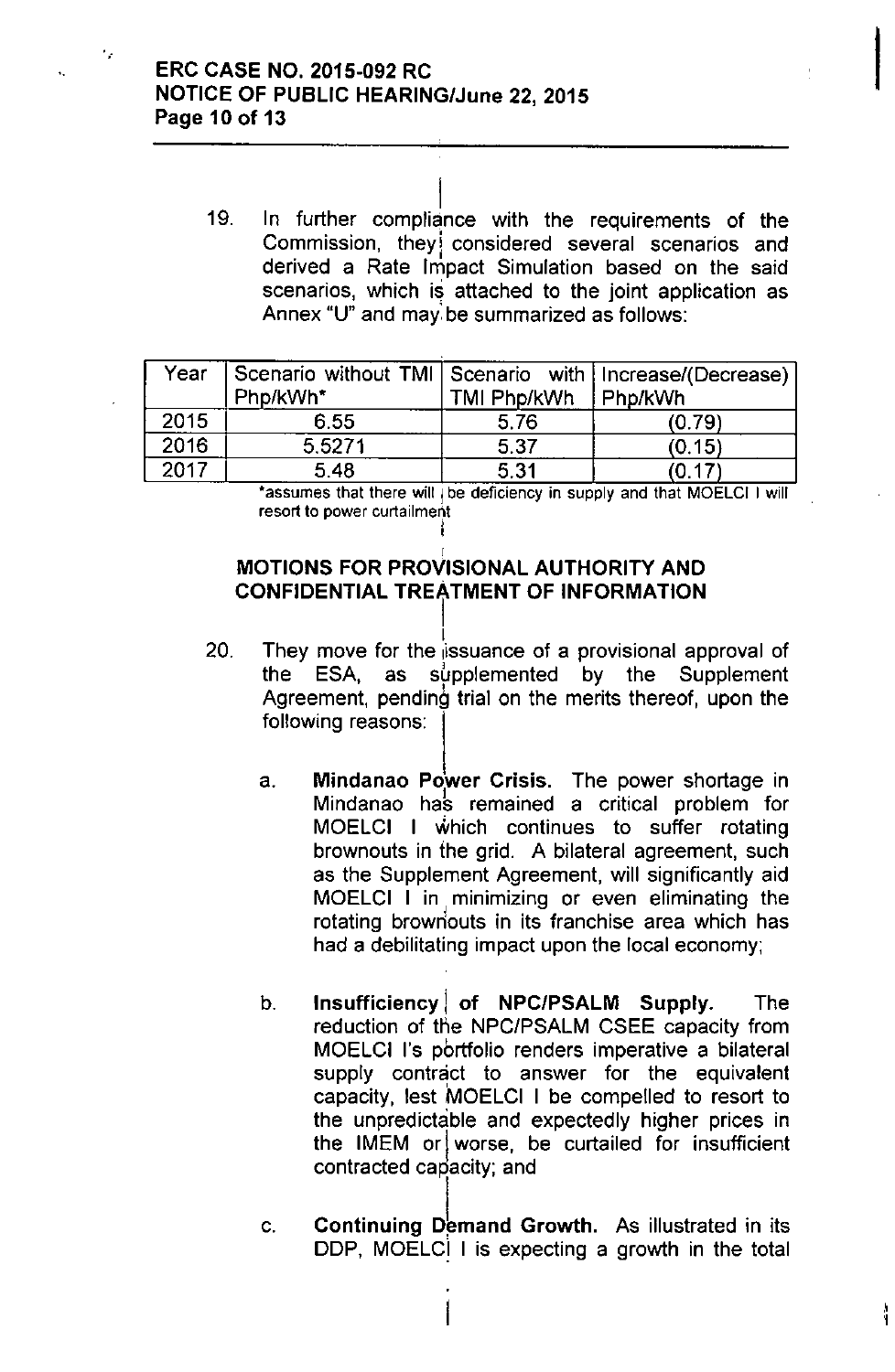## " ERC CASE NO. 2015-092 RC **NOTICE OF PUBLIC HEARING/June 22, 2015** Page 11 of 13

demand of its end-users so that, coupled with reduction of the NPC/PSALM capacity, there is a wide supply gap that urgently needs to be filled. Without the Supplement Agreement, MOELCI I will be incapable of satisfying the electricity requirements of its end-users who must be forced to suffer brownouts resulting from its curtailment;

**,** 

- 21, Considering the foregoing, they request the Commission for the provisional approval of the ESA, as supplemented by the Supplement Agreement to enable MOELCI I to draw under the said agreement. This will avoid the power interruptions which have caused irreversible losses upon economic productivity within its franchise area. The Affidavit in support of the prayer for the issuance of Provisional Authority is attached to the joint application as Annek "V";
- 22. l<br>! Under Section 13 of the ESA, each Party undertook to keep in strict confidence and not to disclose to any third party any and all Confidential Information of the other Party;
- 23. Under Rule 4 of the ERC Rules, the Commission may, upon request of a party and determination of the existence of cond<sub>i</sub>tions which would warrant such remedy, treat certain information submitted to it as confidential. Pursuant to its undertaking, MOELCI I and TMI move that Annexes "M", "N", "O", "P", and "Q" not be disclosed and be treated as confidential documents in accordance with Rule 4 of the ERC Rules and accordingly, not be 'disclosed to persons other than the officers and staff of the Commission, as necessary. These documents contain certain non-public information, data and calculations involving business operations and financial trade secrets reflecting TMJ's investment and business calculations;
- 24. They submitted one, (1) copy of Annexes "M", "N", "O", "P" and "Q" in a sealed envelope, with the envelope and each page of the document stamped with the word "Confidential"; and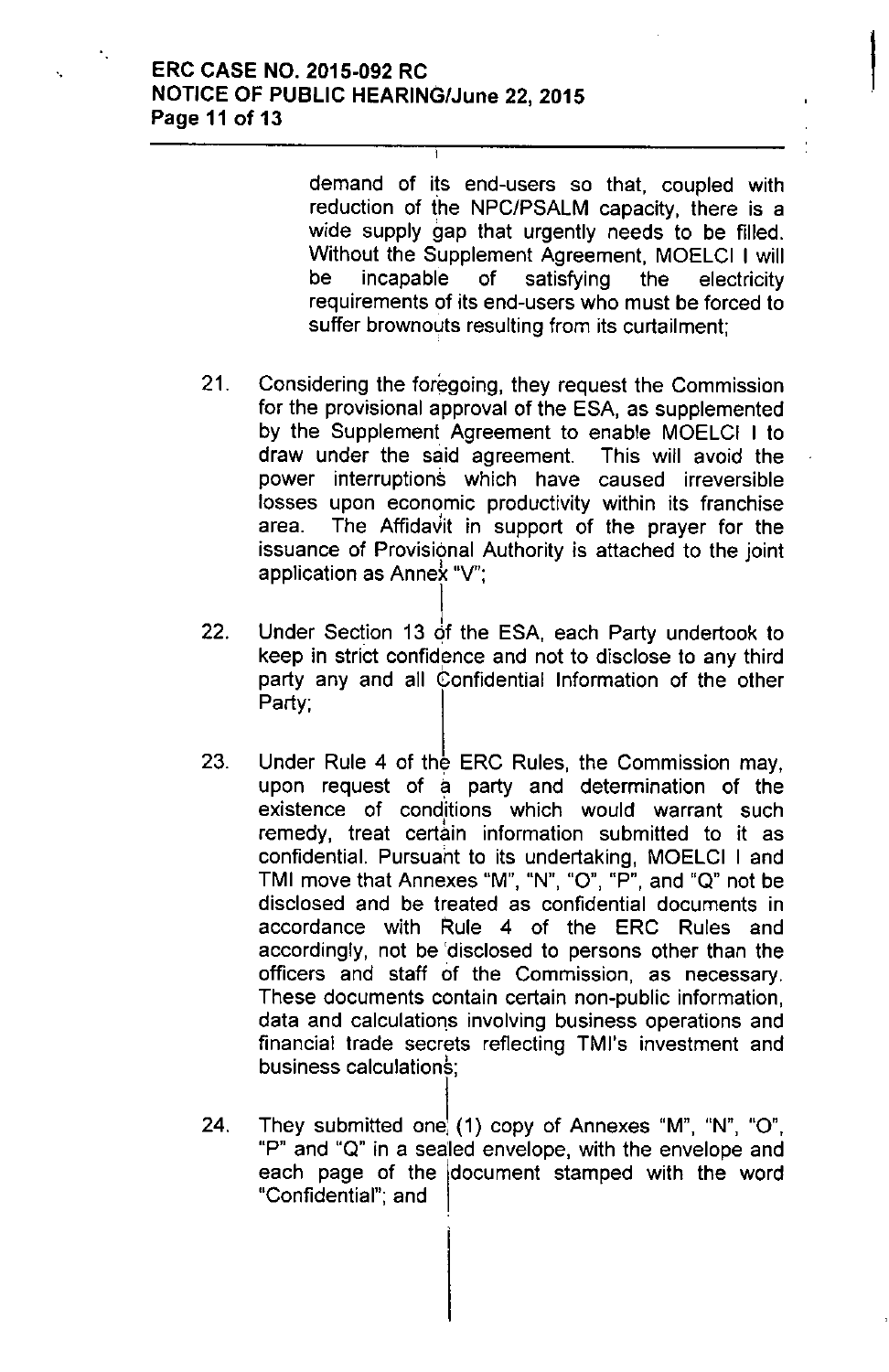## ERC CASE NO. 2015-092 RC NOTICE OF PUBLIC HEARING/June 22, 2015 Page 12 of 13

- $\begin{matrix} \cdot & \cdot & \cdot \\ \cdot & \cdot & \cdot \end{matrix}$ 25. They pray that the Commission:
	- a. Issue an Order treating Annexes "M", "N", "O", "P" and " $Q$ " and the information contained therein as confidential, .directing their non-disclosure to persons othef than the officers and staff of the • Commission, pursuant to Rule 4 of the ERC Rules, and prescribing the guidelines for the protection thereof;

I

I

- b. Pending trial on the merits, provisionally approve the ESA, as supplemented by the Supplement Agreement, effective May 8, 2015; and
- c. After trial on the merits, approve with finality the ESA, as supplemented by the Supplement supplemented by the Agreement, including the rates, Security Deposit and Application Costs which shall be for the account of MOELCII.

The Commission has set the said application for jurisdictional hearing, pre-trial conference, expository presentation and evidentiary hearing on July 29, 2015 (Wednesday) at nine o' clock in the morning (9:00 A.M.) at MOELCI I's Principal Office, Magcamiguing, Calamba, Misamis Occidental.

All persons who have an interest in the subject matter of the proceeding may become a party<sup>t</sup> by filing, at least five (5) days prior to the initial hearing and subject to the requirements in the ERC's Rules of Practice and Procedure, a verified petition with the Commission giving the docket number and title of the proceeding and stating: (1) the petitioner's name and address;  $(2)$  the nature of petitioner's interest in the subject matter of the proceeding, and the way and manner in which such interest is affected by the issues involved in the proceeding; and (3) a statement *bf* the relief desired.

All other persons who may want their views known to the Commission with respect to the subject matter of the proceeding may file their opposition to the application or comment thereon at any stage of the proceeding before the applicants conclude the presentation of their evidence. No particular form of opposition or

I

I